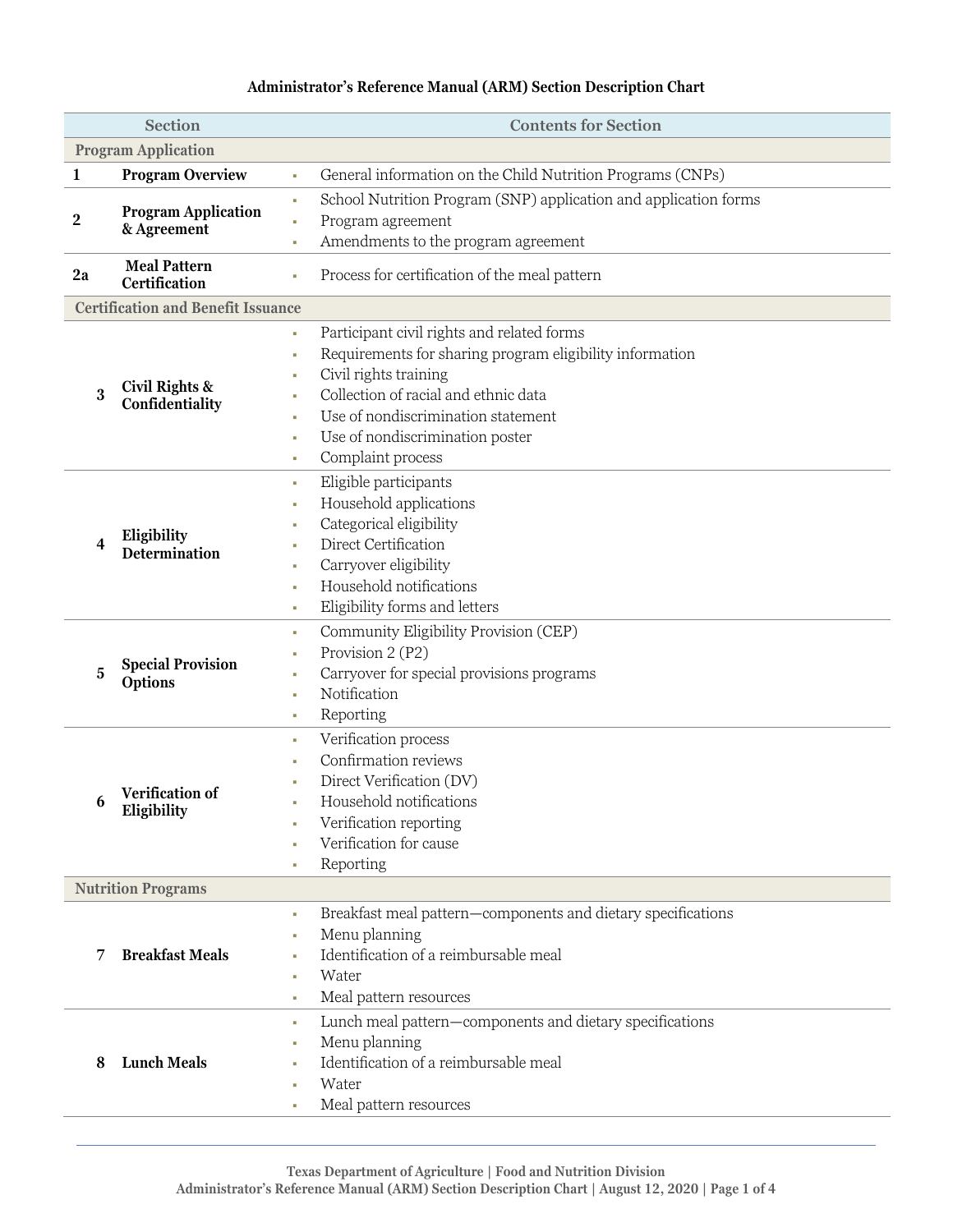| <b>Section</b>                           |                                                 | <b>Contents for Section</b>                             |  |  |
|------------------------------------------|-------------------------------------------------|---------------------------------------------------------|--|--|
|                                          |                                                 | Pre-kindergarten meal pattern-components<br>u.          |  |  |
|                                          |                                                 | Menu planning<br>u,                                     |  |  |
|                                          |                                                 | Identification of a reimbursable meal                   |  |  |
| 9                                        | Pre-Kindergarten<br><b>Meals</b>                | Water<br>ш                                              |  |  |
|                                          |                                                 | Pre-kindergarten (pre-K) meal pattern for SNPs<br>ш     |  |  |
|                                          |                                                 | Commingle meals<br>u.                                   |  |  |
|                                          |                                                 | Meal pattern resources<br>u.                            |  |  |
|                                          |                                                 | Program participants<br>٠                               |  |  |
|                                          |                                                 | Enrichment activities<br>u,                             |  |  |
|                                          | <b>Afterschool Snacks &amp;</b><br><b>Meals</b> | Extended/Expanded school day<br>I.                      |  |  |
| 10                                       |                                                 | Meal patterns<br>u,                                     |  |  |
|                                          |                                                 | Program operation<br>ш                                  |  |  |
|                                          |                                                 | Site eligibility<br>H.                                  |  |  |
|                                          |                                                 | Water<br>٠                                              |  |  |
|                                          |                                                 | Program participants<br>u.                              |  |  |
|                                          |                                                 | Summer mandate                                          |  |  |
| 11                                       | <b>Summer Meals</b>                             | Meal patterns<br>I.                                     |  |  |
|                                          |                                                 | Program operation<br>I.                                 |  |  |
|                                          |                                                 | Site eligibility<br>ш                                   |  |  |
|                                          |                                                 | Site eligibility<br>×.                                  |  |  |
|                                          | Fresh Fruit &                                   | Program operation<br>u,                                 |  |  |
| 12                                       | Vegetable Program                               | Financial management, including allowable costs<br>×.   |  |  |
|                                          |                                                 | Allowable food items<br>a.                              |  |  |
| 13                                       | <b>Special Milk Program</b>                     | Program operation<br>٠                                  |  |  |
|                                          |                                                 | Roles and responsibilities for USDA Foods<br>×.         |  |  |
|                                          | <b>USDA Foods</b>                               | Allocation of USDA Foods<br>ш                           |  |  |
|                                          |                                                 | Use of USDA Foods<br>ш                                  |  |  |
| 14                                       |                                                 | Loss of USDA Foods<br>ш                                 |  |  |
|                                          |                                                 | Food recalls, substitutions<br>u.                       |  |  |
|                                          |                                                 | <b>USDA Foods values</b><br>×                           |  |  |
|                                          |                                                 | Roles and responsibilities for USDA Foods<br>a.         |  |  |
|                                          |                                                 | Processor agreements and contracts                      |  |  |
|                                          | <b>USDA Foods</b>                               | Distributors                                            |  |  |
| 14a                                      |                                                 | Labeling                                                |  |  |
|                                          | Processing                                      | <b>Buy America</b><br>I.                                |  |  |
|                                          |                                                 | <b>USDA Foods values</b><br>u.                          |  |  |
|                                          |                                                 | Inventory and storage<br>a,                             |  |  |
| <b>Financial and Contract Management</b> |                                                 |                                                         |  |  |
|                                          |                                                 | Establishing sound financial management practices<br>×. |  |  |
| 15                                       | <b>Program Integrity</b>                        | Conflict of interest<br>×.                              |  |  |
|                                          |                                                 | Preventing inappropriate use of program funds<br>u.     |  |  |
|                                          |                                                 | Lobbing<br>٠                                            |  |  |
|                                          |                                                 | Debarment and suspension<br>u.                          |  |  |
|                                          |                                                 | Staff taking food<br>t,                                 |  |  |
|                                          |                                                 | Program integrity procedures<br>u.                      |  |  |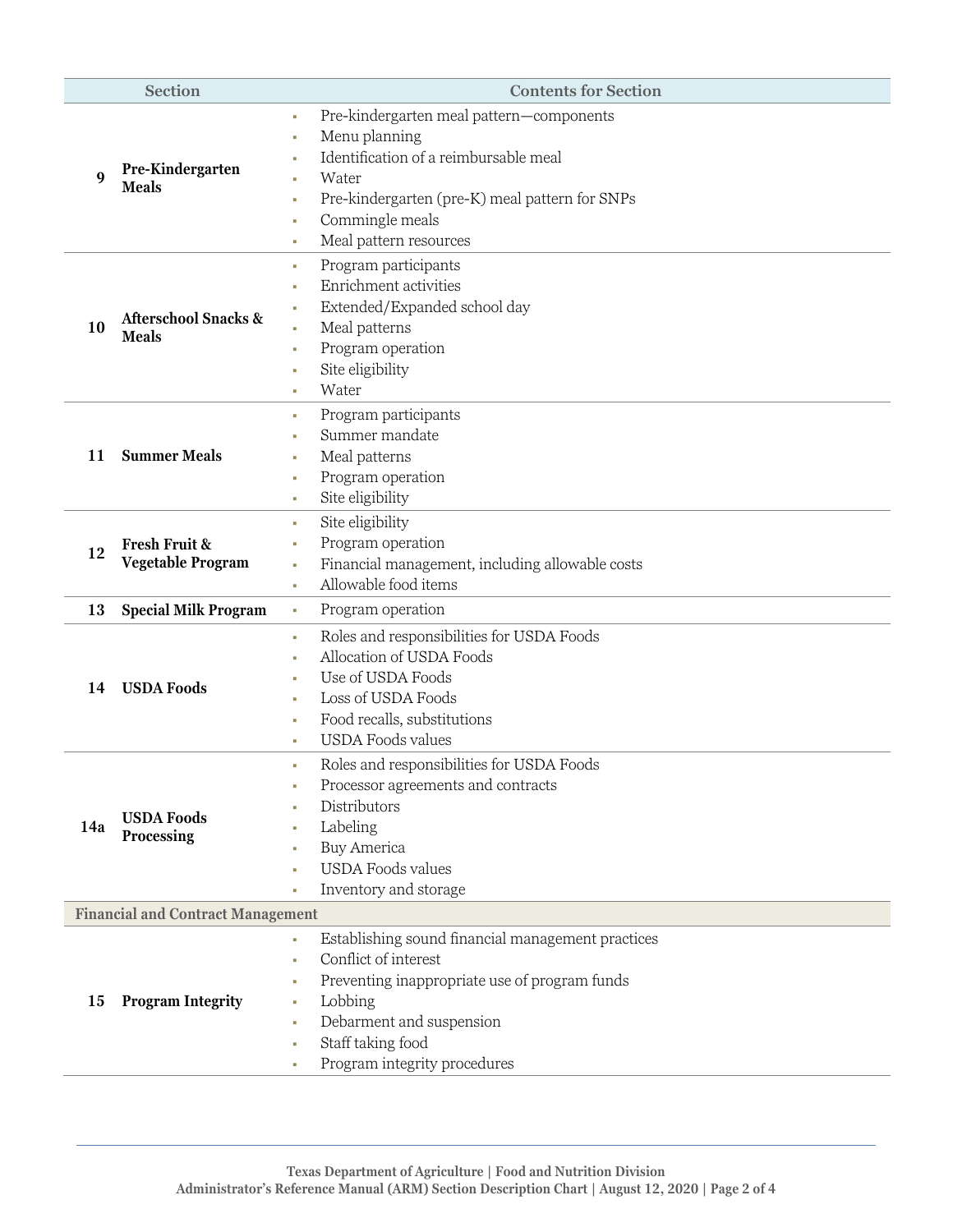| <b>Section</b>  |                                         | <b>Contents for Section</b>                              |
|-----------------|-----------------------------------------|----------------------------------------------------------|
|                 | <b>Financial System</b>                 | Program integrity and internal controls<br>u,            |
|                 |                                         | Effective financial management<br>u,                     |
|                 |                                         | General finance and accounting, program revenue<br>×     |
|                 |                                         | Allowable costs                                          |
|                 |                                         | Nonprogram/program proportion of income and expenses     |
| 16              |                                         | Capital expenditures                                     |
|                 |                                         | Excessive fund balance                                   |
|                 |                                         | Proprietary rights                                       |
|                 |                                         | Loans                                                    |
|                 |                                         | Single audits<br>×                                       |
|                 |                                         | Reporting<br>u.                                          |
|                 |                                         | Program integrity and internal controls<br>u.            |
|                 |                                         | Effective management of contracts<br>٠                   |
|                 |                                         | Credits, rebates, discounts, and USDA Foods values       |
| <b>16a</b>      | <b>Contract Management</b>              | <b>Buy American</b>                                      |
|                 |                                         | Contract disputes<br>t,                                  |
|                 |                                         | Contract modifications, renewals<br>u.                   |
|                 |                                         | Program integrity and internal controls<br>u.            |
|                 |                                         | Fully and open competition<br>٠                          |
|                 |                                         | Procurement methods                                      |
|                 | Procurement                             | Solicitation                                             |
|                 |                                         | Buy American and other regulatory requirements           |
| 17              |                                         | Advertising<br>u,                                        |
|                 |                                         | Contract awards<br>u,                                    |
|                 |                                         | Contract management<br>×                                 |
|                 |                                         | Locally grown products<br>ш                              |
|                 |                                         | Material change<br>×                                     |
|                 |                                         | Credits, rebates, discounts, and USDA Foods values<br>٠  |
|                 |                                         | Program integrity and internal controls                  |
| 17a             | Procurement                             | u.<br>Procurement procedures and policies                |
|                 | <b>Procedures</b>                       | Credits, rebates, discounts, and USDA Foods values       |
|                 |                                         | ٠                                                        |
|                 |                                         | Program integrity and internal controls                  |
| 17 <sub>b</sub> | <b>Buy American</b>                     | Buy American requirements<br>u,                          |
|                 |                                         | Third-party contracts<br>٠                               |
|                 |                                         | Program integrity and internal controls<br>u.            |
|                 | Cooperative<br>Purchasing               | Cooperative agreements                                   |
| 17c             |                                         | Types of cooperatives<br>٠                               |
|                 |                                         | Allowed practices<br>u,                                  |
|                 |                                         | Credits, rebates, discounts, and USDA Foods values<br>×. |
|                 | <b>Food Service</b><br><b>Contracts</b> | Program integrity and internal controls<br>×.            |
| 18              |                                         | Consultant contracts<br>u,                               |
|                 |                                         | Food service management company (FSMC) contracts         |
|                 |                                         | Vended meal contracts                                    |
|                 |                                         | Material change<br>٠                                     |
|                 |                                         | Duplicative costs<br>u.                                  |
|                 |                                         | Credits, rebates, discounts, and USDA Foods values<br>u, |